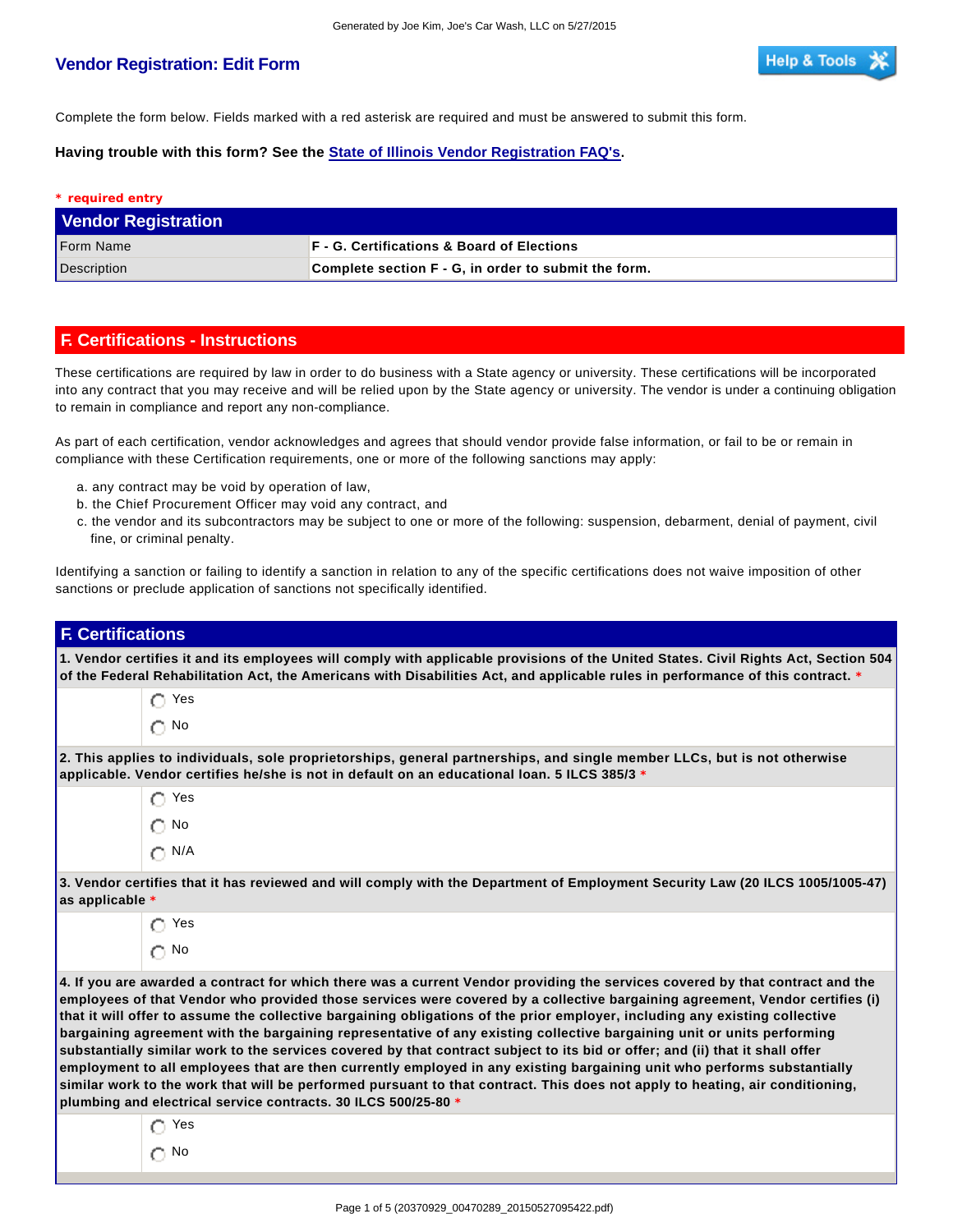| $\bigcap$ Yes<br>$\bigcap$ No<br>6. If Vendor has been convicted of a felony, Vendor certifies at least five years have passed since the date of completion of the<br>sentence for such felony, unless no person held responsible by a prosecutor's office for the facts upon which the conviction<br>was based continues to have any involvement with the business. Vendor further certifies that it is not barred from being<br>awarded a contract. 30 ILCS 500/50-10 *<br>$\bigcap$ Yes<br>$\bigcap$ No<br>7. If Vendor or any officer, director, partner, or other managerial agent of Vendor has been convicted of a felony under the<br>Sarbanes-Oxley Act of 2002, or a Class 3 or Class 2 felony under the Illinois Securities Law of 1953, Vendor certifies at least five<br>years have passed since the date of the conviction. Vendor further certifies that it is not barred from being awarded a contract.<br>30 ILCS 500/50-10.5 *<br>$\bigcirc$ Yes<br>$\bigcap$ No<br>8. Vendor certifies that it and its affiliates are not delinquent in the payment of any debt to the University or the State (or if<br>delinquent, have entered into a deferred payment plan to pay the debt). 30 ILCS 500/50-11, 50-60 *<br>$\bigcap$ Yes<br>$\bigcap$ No<br>9. Vendor certifies that it and all affiliates shall collect and remit Illinois Use Tax on all sales of tangible personal property into<br>the State of Illinois in accordance with provisions of the Illinois Use Tax Act. 30 ILCS 500/50-12 *<br>$\bigcap$ Yes<br>$\bigcap$ No<br>10. Vendor certifies that it has not been found by a court or the Pollution Control Board to have committed a willful or knowing<br>violation of the Environmental Protection Act within the last five years, and is therefore not barred from being awarded a<br>contract. 30 ILCS 500/50-14 *<br>$\bigcirc$ Yes<br>$\bigcirc$ No<br>11. Vendor certifies it has neither paid any money or valuable thing to induce any person to refrain from bidding on a State<br>contract, nor accepted any money or other valuable thing, or acted upon the promise of same, for not bidding on a State<br>contract. 30 ILCS 500/50-25 *<br>$\bigcap$ Yes<br>$\bigcap$ No<br>12. Vendor certifies it has read, understands and is not knowingly in violation of the "Revolving Door" provision of the Illinois<br>Procurement Code. 30 ILCS 500/50-30 *<br>$\bigcap$ Yes<br>$\bigcap$ No<br>13. Vendor certifies that if it hires a person required to register under the Lobbyist Registration Act to assist in obtaining any<br>State. 30 ILCS 500/50-38 *<br>$\bigcirc$ Yes<br>$\bigcap$ No<br>14. Vendor certifies that it will not retain a person or entity to attempt to influence the outcome of a procurement decision for<br>compensation contingent in whole or in part upon the decision or procurement.30 ILCS 500/50-38 *<br>Yes<br>$\bigcap$ No | 5. Vendor certifies it has neither been convicted of bribing or attempting to bribe an officer or employee of the State of Illinois<br>or any other State, nor made an admission of guilt of such conduct that is a matter of record. 30 ILCS 500/50-5 * |
|-------------------------------------------------------------------------------------------------------------------------------------------------------------------------------------------------------------------------------------------------------------------------------------------------------------------------------------------------------------------------------------------------------------------------------------------------------------------------------------------------------------------------------------------------------------------------------------------------------------------------------------------------------------------------------------------------------------------------------------------------------------------------------------------------------------------------------------------------------------------------------------------------------------------------------------------------------------------------------------------------------------------------------------------------------------------------------------------------------------------------------------------------------------------------------------------------------------------------------------------------------------------------------------------------------------------------------------------------------------------------------------------------------------------------------------------------------------------------------------------------------------------------------------------------------------------------------------------------------------------------------------------------------------------------------------------------------------------------------------------------------------------------------------------------------------------------------------------------------------------------------------------------------------------------------------------------------------------------------------------------------------------------------------------------------------------------------------------------------------------------------------------------------------------------------------------------------------------------------------------------------------------------------------------------------------------------------------------------------------------------------------------------------------------------------------------------------------------------------------------------------------------------------------------------------------------------------------------------------------------------------------------------------------------------------------------------------------------------------------------------------------------------------------------------------------------------------------------------------------------------------------------------------------|----------------------------------------------------------------------------------------------------------------------------------------------------------------------------------------------------------------------------------------------------------|
|                                                                                                                                                                                                                                                                                                                                                                                                                                                                                                                                                                                                                                                                                                                                                                                                                                                                                                                                                                                                                                                                                                                                                                                                                                                                                                                                                                                                                                                                                                                                                                                                                                                                                                                                                                                                                                                                                                                                                                                                                                                                                                                                                                                                                                                                                                                                                                                                                                                                                                                                                                                                                                                                                                                                                                                                                                                                                                             |                                                                                                                                                                                                                                                          |
|                                                                                                                                                                                                                                                                                                                                                                                                                                                                                                                                                                                                                                                                                                                                                                                                                                                                                                                                                                                                                                                                                                                                                                                                                                                                                                                                                                                                                                                                                                                                                                                                                                                                                                                                                                                                                                                                                                                                                                                                                                                                                                                                                                                                                                                                                                                                                                                                                                                                                                                                                                                                                                                                                                                                                                                                                                                                                                             |                                                                                                                                                                                                                                                          |
|                                                                                                                                                                                                                                                                                                                                                                                                                                                                                                                                                                                                                                                                                                                                                                                                                                                                                                                                                                                                                                                                                                                                                                                                                                                                                                                                                                                                                                                                                                                                                                                                                                                                                                                                                                                                                                                                                                                                                                                                                                                                                                                                                                                                                                                                                                                                                                                                                                                                                                                                                                                                                                                                                                                                                                                                                                                                                                             |                                                                                                                                                                                                                                                          |
|                                                                                                                                                                                                                                                                                                                                                                                                                                                                                                                                                                                                                                                                                                                                                                                                                                                                                                                                                                                                                                                                                                                                                                                                                                                                                                                                                                                                                                                                                                                                                                                                                                                                                                                                                                                                                                                                                                                                                                                                                                                                                                                                                                                                                                                                                                                                                                                                                                                                                                                                                                                                                                                                                                                                                                                                                                                                                                             |                                                                                                                                                                                                                                                          |
|                                                                                                                                                                                                                                                                                                                                                                                                                                                                                                                                                                                                                                                                                                                                                                                                                                                                                                                                                                                                                                                                                                                                                                                                                                                                                                                                                                                                                                                                                                                                                                                                                                                                                                                                                                                                                                                                                                                                                                                                                                                                                                                                                                                                                                                                                                                                                                                                                                                                                                                                                                                                                                                                                                                                                                                                                                                                                                             |                                                                                                                                                                                                                                                          |
|                                                                                                                                                                                                                                                                                                                                                                                                                                                                                                                                                                                                                                                                                                                                                                                                                                                                                                                                                                                                                                                                                                                                                                                                                                                                                                                                                                                                                                                                                                                                                                                                                                                                                                                                                                                                                                                                                                                                                                                                                                                                                                                                                                                                                                                                                                                                                                                                                                                                                                                                                                                                                                                                                                                                                                                                                                                                                                             |                                                                                                                                                                                                                                                          |
|                                                                                                                                                                                                                                                                                                                                                                                                                                                                                                                                                                                                                                                                                                                                                                                                                                                                                                                                                                                                                                                                                                                                                                                                                                                                                                                                                                                                                                                                                                                                                                                                                                                                                                                                                                                                                                                                                                                                                                                                                                                                                                                                                                                                                                                                                                                                                                                                                                                                                                                                                                                                                                                                                                                                                                                                                                                                                                             |                                                                                                                                                                                                                                                          |
|                                                                                                                                                                                                                                                                                                                                                                                                                                                                                                                                                                                                                                                                                                                                                                                                                                                                                                                                                                                                                                                                                                                                                                                                                                                                                                                                                                                                                                                                                                                                                                                                                                                                                                                                                                                                                                                                                                                                                                                                                                                                                                                                                                                                                                                                                                                                                                                                                                                                                                                                                                                                                                                                                                                                                                                                                                                                                                             |                                                                                                                                                                                                                                                          |
|                                                                                                                                                                                                                                                                                                                                                                                                                                                                                                                                                                                                                                                                                                                                                                                                                                                                                                                                                                                                                                                                                                                                                                                                                                                                                                                                                                                                                                                                                                                                                                                                                                                                                                                                                                                                                                                                                                                                                                                                                                                                                                                                                                                                                                                                                                                                                                                                                                                                                                                                                                                                                                                                                                                                                                                                                                                                                                             |                                                                                                                                                                                                                                                          |
|                                                                                                                                                                                                                                                                                                                                                                                                                                                                                                                                                                                                                                                                                                                                                                                                                                                                                                                                                                                                                                                                                                                                                                                                                                                                                                                                                                                                                                                                                                                                                                                                                                                                                                                                                                                                                                                                                                                                                                                                                                                                                                                                                                                                                                                                                                                                                                                                                                                                                                                                                                                                                                                                                                                                                                                                                                                                                                             |                                                                                                                                                                                                                                                          |
|                                                                                                                                                                                                                                                                                                                                                                                                                                                                                                                                                                                                                                                                                                                                                                                                                                                                                                                                                                                                                                                                                                                                                                                                                                                                                                                                                                                                                                                                                                                                                                                                                                                                                                                                                                                                                                                                                                                                                                                                                                                                                                                                                                                                                                                                                                                                                                                                                                                                                                                                                                                                                                                                                                                                                                                                                                                                                                             |                                                                                                                                                                                                                                                          |
|                                                                                                                                                                                                                                                                                                                                                                                                                                                                                                                                                                                                                                                                                                                                                                                                                                                                                                                                                                                                                                                                                                                                                                                                                                                                                                                                                                                                                                                                                                                                                                                                                                                                                                                                                                                                                                                                                                                                                                                                                                                                                                                                                                                                                                                                                                                                                                                                                                                                                                                                                                                                                                                                                                                                                                                                                                                                                                             |                                                                                                                                                                                                                                                          |
|                                                                                                                                                                                                                                                                                                                                                                                                                                                                                                                                                                                                                                                                                                                                                                                                                                                                                                                                                                                                                                                                                                                                                                                                                                                                                                                                                                                                                                                                                                                                                                                                                                                                                                                                                                                                                                                                                                                                                                                                                                                                                                                                                                                                                                                                                                                                                                                                                                                                                                                                                                                                                                                                                                                                                                                                                                                                                                             |                                                                                                                                                                                                                                                          |
|                                                                                                                                                                                                                                                                                                                                                                                                                                                                                                                                                                                                                                                                                                                                                                                                                                                                                                                                                                                                                                                                                                                                                                                                                                                                                                                                                                                                                                                                                                                                                                                                                                                                                                                                                                                                                                                                                                                                                                                                                                                                                                                                                                                                                                                                                                                                                                                                                                                                                                                                                                                                                                                                                                                                                                                                                                                                                                             |                                                                                                                                                                                                                                                          |
|                                                                                                                                                                                                                                                                                                                                                                                                                                                                                                                                                                                                                                                                                                                                                                                                                                                                                                                                                                                                                                                                                                                                                                                                                                                                                                                                                                                                                                                                                                                                                                                                                                                                                                                                                                                                                                                                                                                                                                                                                                                                                                                                                                                                                                                                                                                                                                                                                                                                                                                                                                                                                                                                                                                                                                                                                                                                                                             |                                                                                                                                                                                                                                                          |
| State contract, that none of the lobbyist's costs, fees, compensation, reimbursements or other remuneration will be billed to the                                                                                                                                                                                                                                                                                                                                                                                                                                                                                                                                                                                                                                                                                                                                                                                                                                                                                                                                                                                                                                                                                                                                                                                                                                                                                                                                                                                                                                                                                                                                                                                                                                                                                                                                                                                                                                                                                                                                                                                                                                                                                                                                                                                                                                                                                                                                                                                                                                                                                                                                                                                                                                                                                                                                                                           |                                                                                                                                                                                                                                                          |
|                                                                                                                                                                                                                                                                                                                                                                                                                                                                                                                                                                                                                                                                                                                                                                                                                                                                                                                                                                                                                                                                                                                                                                                                                                                                                                                                                                                                                                                                                                                                                                                                                                                                                                                                                                                                                                                                                                                                                                                                                                                                                                                                                                                                                                                                                                                                                                                                                                                                                                                                                                                                                                                                                                                                                                                                                                                                                                             |                                                                                                                                                                                                                                                          |
|                                                                                                                                                                                                                                                                                                                                                                                                                                                                                                                                                                                                                                                                                                                                                                                                                                                                                                                                                                                                                                                                                                                                                                                                                                                                                                                                                                                                                                                                                                                                                                                                                                                                                                                                                                                                                                                                                                                                                                                                                                                                                                                                                                                                                                                                                                                                                                                                                                                                                                                                                                                                                                                                                                                                                                                                                                                                                                             |                                                                                                                                                                                                                                                          |
|                                                                                                                                                                                                                                                                                                                                                                                                                                                                                                                                                                                                                                                                                                                                                                                                                                                                                                                                                                                                                                                                                                                                                                                                                                                                                                                                                                                                                                                                                                                                                                                                                                                                                                                                                                                                                                                                                                                                                                                                                                                                                                                                                                                                                                                                                                                                                                                                                                                                                                                                                                                                                                                                                                                                                                                                                                                                                                             |                                                                                                                                                                                                                                                          |
|                                                                                                                                                                                                                                                                                                                                                                                                                                                                                                                                                                                                                                                                                                                                                                                                                                                                                                                                                                                                                                                                                                                                                                                                                                                                                                                                                                                                                                                                                                                                                                                                                                                                                                                                                                                                                                                                                                                                                                                                                                                                                                                                                                                                                                                                                                                                                                                                                                                                                                                                                                                                                                                                                                                                                                                                                                                                                                             |                                                                                                                                                                                                                                                          |
|                                                                                                                                                                                                                                                                                                                                                                                                                                                                                                                                                                                                                                                                                                                                                                                                                                                                                                                                                                                                                                                                                                                                                                                                                                                                                                                                                                                                                                                                                                                                                                                                                                                                                                                                                                                                                                                                                                                                                                                                                                                                                                                                                                                                                                                                                                                                                                                                                                                                                                                                                                                                                                                                                                                                                                                                                                                                                                             |                                                                                                                                                                                                                                                          |
|                                                                                                                                                                                                                                                                                                                                                                                                                                                                                                                                                                                                                                                                                                                                                                                                                                                                                                                                                                                                                                                                                                                                                                                                                                                                                                                                                                                                                                                                                                                                                                                                                                                                                                                                                                                                                                                                                                                                                                                                                                                                                                                                                                                                                                                                                                                                                                                                                                                                                                                                                                                                                                                                                                                                                                                                                                                                                                             |                                                                                                                                                                                                                                                          |
|                                                                                                                                                                                                                                                                                                                                                                                                                                                                                                                                                                                                                                                                                                                                                                                                                                                                                                                                                                                                                                                                                                                                                                                                                                                                                                                                                                                                                                                                                                                                                                                                                                                                                                                                                                                                                                                                                                                                                                                                                                                                                                                                                                                                                                                                                                                                                                                                                                                                                                                                                                                                                                                                                                                                                                                                                                                                                                             |                                                                                                                                                                                                                                                          |
|                                                                                                                                                                                                                                                                                                                                                                                                                                                                                                                                                                                                                                                                                                                                                                                                                                                                                                                                                                                                                                                                                                                                                                                                                                                                                                                                                                                                                                                                                                                                                                                                                                                                                                                                                                                                                                                                                                                                                                                                                                                                                                                                                                                                                                                                                                                                                                                                                                                                                                                                                                                                                                                                                                                                                                                                                                                                                                             |                                                                                                                                                                                                                                                          |
|                                                                                                                                                                                                                                                                                                                                                                                                                                                                                                                                                                                                                                                                                                                                                                                                                                                                                                                                                                                                                                                                                                                                                                                                                                                                                                                                                                                                                                                                                                                                                                                                                                                                                                                                                                                                                                                                                                                                                                                                                                                                                                                                                                                                                                                                                                                                                                                                                                                                                                                                                                                                                                                                                                                                                                                                                                                                                                             |                                                                                                                                                                                                                                                          |
|                                                                                                                                                                                                                                                                                                                                                                                                                                                                                                                                                                                                                                                                                                                                                                                                                                                                                                                                                                                                                                                                                                                                                                                                                                                                                                                                                                                                                                                                                                                                                                                                                                                                                                                                                                                                                                                                                                                                                                                                                                                                                                                                                                                                                                                                                                                                                                                                                                                                                                                                                                                                                                                                                                                                                                                                                                                                                                             |                                                                                                                                                                                                                                                          |
|                                                                                                                                                                                                                                                                                                                                                                                                                                                                                                                                                                                                                                                                                                                                                                                                                                                                                                                                                                                                                                                                                                                                                                                                                                                                                                                                                                                                                                                                                                                                                                                                                                                                                                                                                                                                                                                                                                                                                                                                                                                                                                                                                                                                                                                                                                                                                                                                                                                                                                                                                                                                                                                                                                                                                                                                                                                                                                             |                                                                                                                                                                                                                                                          |
|                                                                                                                                                                                                                                                                                                                                                                                                                                                                                                                                                                                                                                                                                                                                                                                                                                                                                                                                                                                                                                                                                                                                                                                                                                                                                                                                                                                                                                                                                                                                                                                                                                                                                                                                                                                                                                                                                                                                                                                                                                                                                                                                                                                                                                                                                                                                                                                                                                                                                                                                                                                                                                                                                                                                                                                                                                                                                                             |                                                                                                                                                                                                                                                          |
|                                                                                                                                                                                                                                                                                                                                                                                                                                                                                                                                                                                                                                                                                                                                                                                                                                                                                                                                                                                                                                                                                                                                                                                                                                                                                                                                                                                                                                                                                                                                                                                                                                                                                                                                                                                                                                                                                                                                                                                                                                                                                                                                                                                                                                                                                                                                                                                                                                                                                                                                                                                                                                                                                                                                                                                                                                                                                                             |                                                                                                                                                                                                                                                          |
|                                                                                                                                                                                                                                                                                                                                                                                                                                                                                                                                                                                                                                                                                                                                                                                                                                                                                                                                                                                                                                                                                                                                                                                                                                                                                                                                                                                                                                                                                                                                                                                                                                                                                                                                                                                                                                                                                                                                                                                                                                                                                                                                                                                                                                                                                                                                                                                                                                                                                                                                                                                                                                                                                                                                                                                                                                                                                                             |                                                                                                                                                                                                                                                          |
|                                                                                                                                                                                                                                                                                                                                                                                                                                                                                                                                                                                                                                                                                                                                                                                                                                                                                                                                                                                                                                                                                                                                                                                                                                                                                                                                                                                                                                                                                                                                                                                                                                                                                                                                                                                                                                                                                                                                                                                                                                                                                                                                                                                                                                                                                                                                                                                                                                                                                                                                                                                                                                                                                                                                                                                                                                                                                                             |                                                                                                                                                                                                                                                          |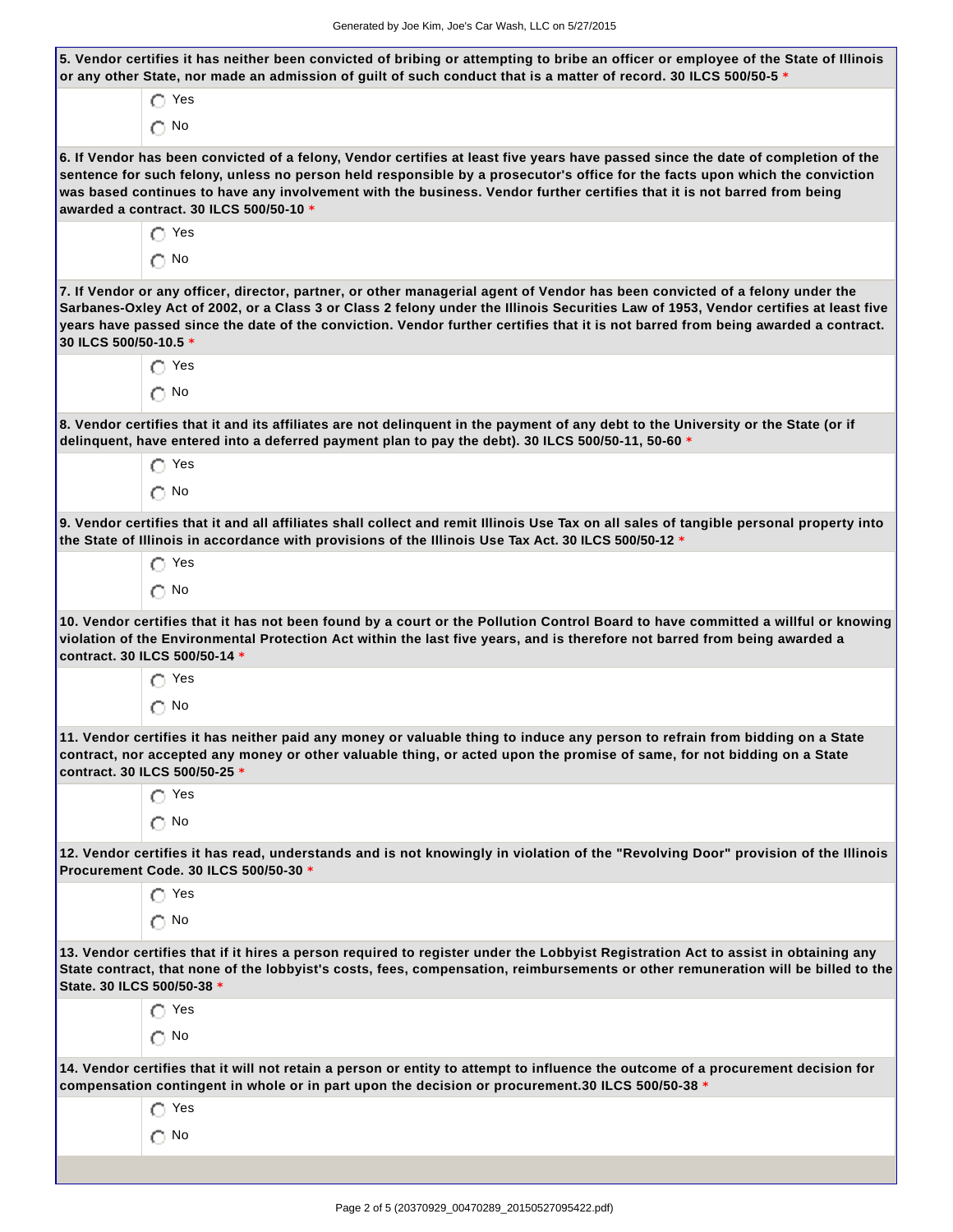| 500/50-40, 50-45, 50-50 $*$ | 15. Vendor certifies it will report to the Illinois Attorney General and the Chief Procurement Officer any suspected collusion or<br>other anti-competitive practice among any bidders, offerors, contractors, proposers, or employees of the State. 30 ILCS                                                                     |
|-----------------------------|----------------------------------------------------------------------------------------------------------------------------------------------------------------------------------------------------------------------------------------------------------------------------------------------------------------------------------|
|                             | $\bigcap$ Yes                                                                                                                                                                                                                                                                                                                    |
|                             | $\bigcap$ No                                                                                                                                                                                                                                                                                                                     |
| States. 30 ILCS 517 *       | 16. Vendor certifies that if it is awarded a contract through the use of the preference required by the Procurement of Domestic<br>Products Act, then it shall provide products pursuant to the contract or a subcontract that are manufactured in the United                                                                    |
|                             | $\bigcap$ Yes                                                                                                                                                                                                                                                                                                                    |
|                             | $\bigcirc$ No                                                                                                                                                                                                                                                                                                                    |
|                             | 17. Vendor certifies that if awarded a contract for public works, steel products used or supplied in the performance of that<br>contract shall be manufactured or produced in the United States, unless the executive head of the procuring Agency/University<br>grants an exception in writing. 30 ILCS 565 *                   |
|                             | $\bigcap$ Yes                                                                                                                                                                                                                                                                                                                    |
|                             | $\bigcirc$ No                                                                                                                                                                                                                                                                                                                    |
|                             | 18. If Vendor is awarded a contract worth more than \$5,000 and employs 25 or more employees, Vendor certifies it will provide a<br>drug free workplace pursuant to the Drug Free Workplace Act. 30 ILCS 580 *                                                                                                                   |
|                             | $\bigcap$ Yes                                                                                                                                                                                                                                                                                                                    |
|                             | $\bigcap$ No                                                                                                                                                                                                                                                                                                                     |
|                             | $\bigcap$ N/A                                                                                                                                                                                                                                                                                                                    |
|                             | 19. If Vendor is an individual and is awarded a contract worth more than \$5,000, Vendor certifies it shall not engage in the<br>unlawful manufacture, distribution, dispensation, possession, or use of a controlled substance during the performance of the<br>contract pursuant to the Drug Free Workplace Act. 30 ILCS 580 * |
|                             | Yes                                                                                                                                                                                                                                                                                                                              |
|                             | $\bigcirc$ No                                                                                                                                                                                                                                                                                                                    |
|                             | $\bigcap$ N/A                                                                                                                                                                                                                                                                                                                    |
|                             | 20. Vendor certifies that neither Vendor nor any substantially owned affiliate is participating or shall participate in an<br>international boycott in violation of the U.S. Export Administration Act of 1979 or the applicable regulations of the United States<br>Department of Commerce. 30 ILCS 582 *                       |
|                             | $\bigcap$ Yes                                                                                                                                                                                                                                                                                                                    |
|                             | $\bigcap$ No                                                                                                                                                                                                                                                                                                                     |
| 583 *                       | 21. Vendor certifies that no foreign-made equipment, materials, or supplies furnished to the Agency/University under any<br>contract have been or will be produced in whole or in part by forced labor or indentured labor under penal sanction. 30 ILCS                                                                         |
|                             | $\bigcap$ Yes                                                                                                                                                                                                                                                                                                                    |
|                             | $\bigcap$ No                                                                                                                                                                                                                                                                                                                     |
|                             | 22. Vendor certifies that no foreign-made equipment, materials, or supplies furnished to the Agency/University under any<br>contract have been produced in whole or in part by the labor or any child under the age of 12. 30 ILCS 584 *                                                                                         |
|                             | $\bigcap$ Yes                                                                                                                                                                                                                                                                                                                    |
|                             | $\bigcap$ No                                                                                                                                                                                                                                                                                                                     |
|                             | 23. Vendor certifies that if awarded a contract including information technology, electronic information, software, systems and<br>equipment, developed or provided under any contract, it will comply with the applicable requirements of the Illinois<br>Information Technology Accessibility Act Standards. 30 ILCS 587 *     |
|                             | ∩ Yes                                                                                                                                                                                                                                                                                                                            |
|                             | $\bigcap$ No                                                                                                                                                                                                                                                                                                                     |
| mitigated. 410 ILCS 45 *    | 24. Vendor certifies that if it owns residential buildings, that any violation of the Lead Poisoning Prevention Act has been                                                                                                                                                                                                     |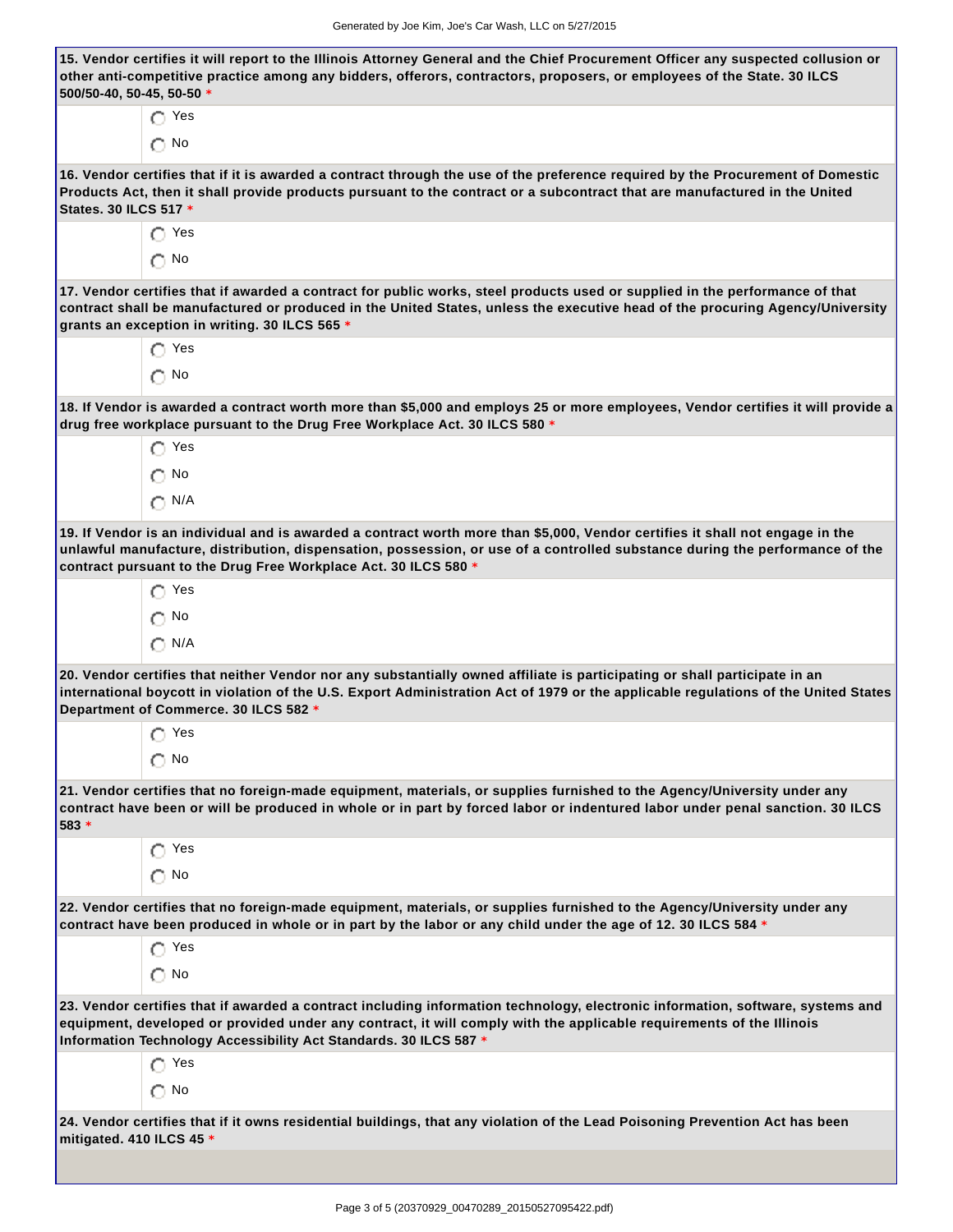|                 | $\bigcirc$ Yes                                                                                                                                                                                                                                                                                                                                                                                                                                                                       |
|-----------------|--------------------------------------------------------------------------------------------------------------------------------------------------------------------------------------------------------------------------------------------------------------------------------------------------------------------------------------------------------------------------------------------------------------------------------------------------------------------------------------|
|                 | $\bigcap$ No                                                                                                                                                                                                                                                                                                                                                                                                                                                                         |
|                 | 25. Vendor certifies it has not been convicted of the offense of bid rigging or bid rotating or any similar offense of any state or<br>of the United States. 720 ILCS 5/33 E-3, E-4, E-11 *                                                                                                                                                                                                                                                                                          |
|                 | $\bigcap$ Yes                                                                                                                                                                                                                                                                                                                                                                                                                                                                        |
|                 | $\bigcap$ No                                                                                                                                                                                                                                                                                                                                                                                                                                                                         |
|                 | 26. Vendor certifies it complies with the Illinois Department of Human Rights Act and rules applicable to public contracts,<br>which include providing equal employment opportunity, refraining from unlawful discrimination, and having written sexual<br>harassment policies. 775 ILCS 5/2-105 *                                                                                                                                                                                   |
|                 | $\bigcap$ Yes                                                                                                                                                                                                                                                                                                                                                                                                                                                                        |
|                 | $\bigcap$ No                                                                                                                                                                                                                                                                                                                                                                                                                                                                         |
|                 | 27. Vendor certifies it does not pay dues to or reimburse or subsidize payments by its employees for any dues or fees to any<br>"discriminatory club." 775 ILCS 25/2 *                                                                                                                                                                                                                                                                                                               |
|                 | $\bigcap$ Yes                                                                                                                                                                                                                                                                                                                                                                                                                                                                        |
|                 | $\bigcap$ No                                                                                                                                                                                                                                                                                                                                                                                                                                                                         |
|                 | 28. Vendor warrants and certifies that it and, to the best of its knowledge, its subcontractors have and will comply with<br>Executive Order No. 1 (2007). The Order generally prohibits Vendors and subcontractors from hiring the then-serving                                                                                                                                                                                                                                     |
|                 | Governor's family members to lobby procurement activities of the State, or any other government in Illinois including local<br>governments if that procurement may result in a contract valued at over \$25,000. This prohibition also applies to hiring for that<br>same purpose any former State employee whose procurement authority at any time during the one-year period preceding the<br>procurement lobbying activity. *                                                     |
|                 | $\bigcap$ Yes                                                                                                                                                                                                                                                                                                                                                                                                                                                                        |
|                 | $\bigcap$ No                                                                                                                                                                                                                                                                                                                                                                                                                                                                         |
| requirements. * | 29. Vendor certifies that it has read, understands and is in compliance with the registration requirements of the Illinois<br>Elections Code (10 ILCS 5/9-35) and the restrictions on making political contributions and related requirements of the Illinois<br>Procurement Code. 30 ILCS 500/20-160 and 50-37 Vendor will not make a political contribution that will violate these                                                                                                |
|                 | $\bigcap$ Yes                                                                                                                                                                                                                                                                                                                                                                                                                                                                        |
|                 | $\bigcap$ No                                                                                                                                                                                                                                                                                                                                                                                                                                                                         |
|                 | 30. This applies to individuals, sole proprietorships, general partnerships, and single member LLCs, but is not otherwise<br>applicable. Vendor certifies that he/she has not received an early retirement incentive prior to 1993 under Section 14-108.3 or<br>16-133.3 of the Illinois Pension Code or an early retirement incentive on or after 2002 under Section 14-108.3 or 16-133.3 of the<br>Illinois Pension Code. (30 ILCS 105/15a; 40 ILCS 5/14-108.3; 40 ILCS 5/16-133 * |
|                 | ∩ Yes                                                                                                                                                                                                                                                                                                                                                                                                                                                                                |
|                 | $\bigcirc$ No                                                                                                                                                                                                                                                                                                                                                                                                                                                                        |

## **G. Board of Elections (BOE) - Instructions**

If a vendor is an entity doing business for profit (i.e. sole proprietorship, partnership, corporation, limited liability company or partnership, or otherwise), and the vendor is registering in Section A, Question 1 as a prime contractor only or prime contractor and subcontractor, then it must be registered with the State Board of Elections to register in the Illinois Procurement Gateway.

Contributions made by entities and persons affiliated with your business are prohibited from making political contributions to certain officeholders as well as declared candidates for those offices.

For more information about which entities and persons are considered "affiliated" with your business please see the Business Registration FAQ available on the State Board of Elections website or in the Illinois Procurement Code which is available on the General Assembly's website.

For additional information regarding State Board of Elections registration, please contact the following: